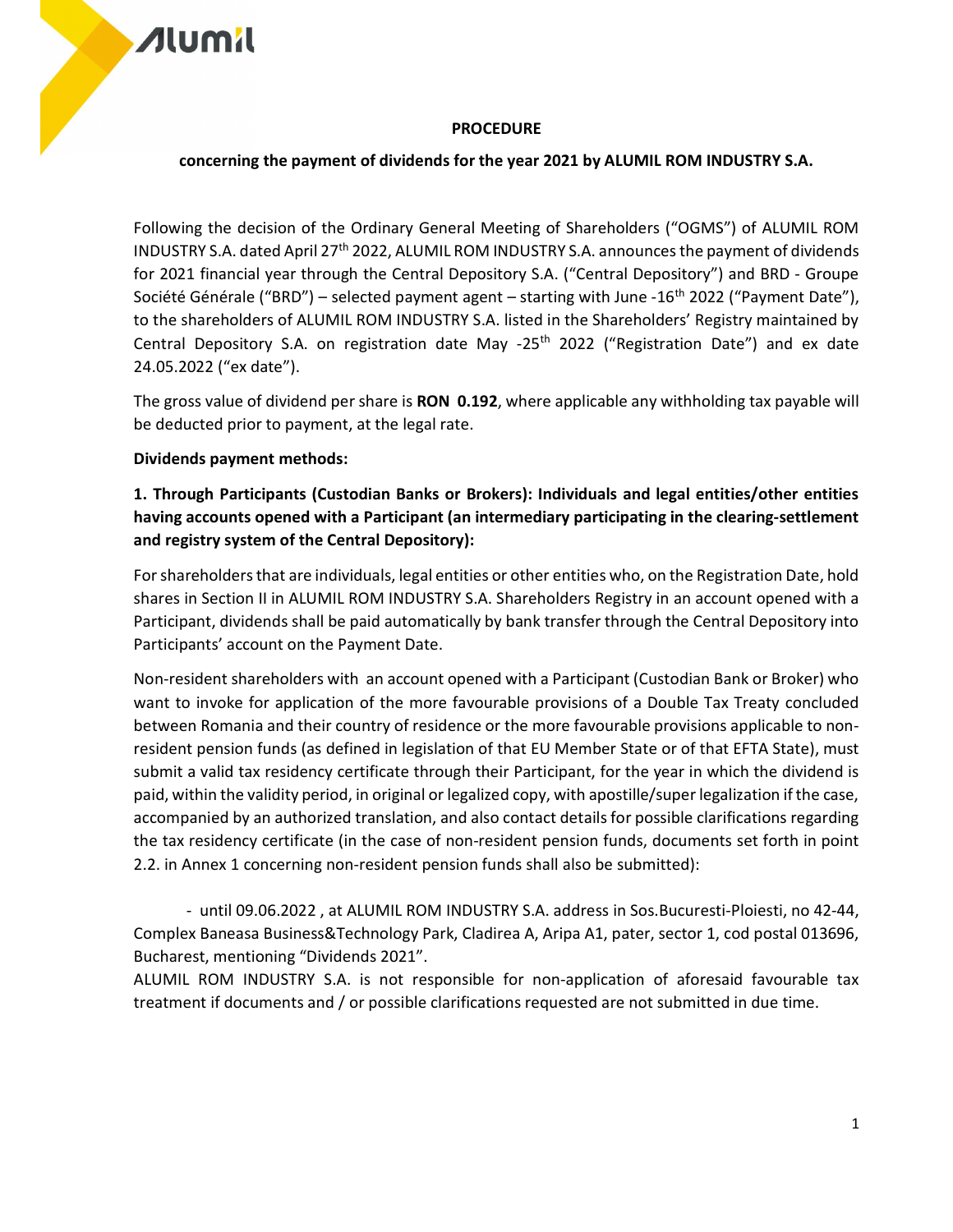

In the case of non-resident shareholders represented by a Participant, ALUMIL ROM INDUSTRY S.A. shall withhold dividend tax from the gross dividend at the standard tax rate in force provided by the Romanian Tax Code if:

- The shareholder did not sent complete and correct tax documents (including documents set forth under Annex 1 point 2.2., concerning non-resident pension funds) and any related clarifications requested, until 09.06.2022.

## 2. Only for payments through bank transfer as per shareholder's request addressed directly to the Central Depository

The shareholders not represented by Participants can ask to Central Depository to receive any due amount of money through bank transfer into a bank account, irrespective of the issuer distributing such money, and such option remains valid for future distribution unless expressly notified otherwise. In order to benefit of this payment method, shareholders are invited to contact directly the Central Depository to the e-mail address: dividende@depozitarulcentral.ro

## 3. Through the payment agent – BRD Groupe Societe Generale

## i. In cash: only for private individuals who do not have a bank account opened with a Participant: at BRD cash desks, in any BRD unit

For private individual shareholders who do not fall underpoint 1 and 2, dividend payment shall be made in cash at BRD cash desks, in any BRD unit. The list of BRD units is available at website http://www.brd.ro/banca/retea-unitati/

## ii. Through bank transfer: private individuals and legal entities / other entities who do not have a bank account opened with a Participant

The shareholders, private individuals and legal entities / other entities who intend to receive payment of dividends through bank transfer may request to BRD the payment by bank transfer, by submitting to BRD cash desks the supporting documents set forth in Annex 1.

## iii. For legal entities, payments are made only by bank transfer

## For non-resident shareholders who opt for payment methods shown in items 2 and 3 (respectively who do not have an account opened with a Participant):

\* \* \*

For payments made through bank transfer / in cash on the Payment Date (16.06.2022 ) in case of nonresident shareholders who do not have an account opened with a Participant and who want to invoke for the application of the more favourable provisions of a Double Tax Treaty concluded between Romania and their country of residence or the more favourable provisions applicable to non-resident pension funds (as defined in the legislation of that EU Member State or of that EFTA State), tax documents must be received until 09.06.2022 at ALUMIL ROM INDUSTRY S.A.'s address at Sos.Bucuresti-Ploiesti, no 42-44, Complex Baneasa Business&Technology Park, Cladirea A, Aripa A1, pater, sector 1, cod postal 013696, Bucharest, mentioning "Dividends 2021". Payment through bank transfer / in cash performed on the Payment Date (16.06.2022) shall be made by BRD provided all documents requested for payment, as set procedure, are submitted.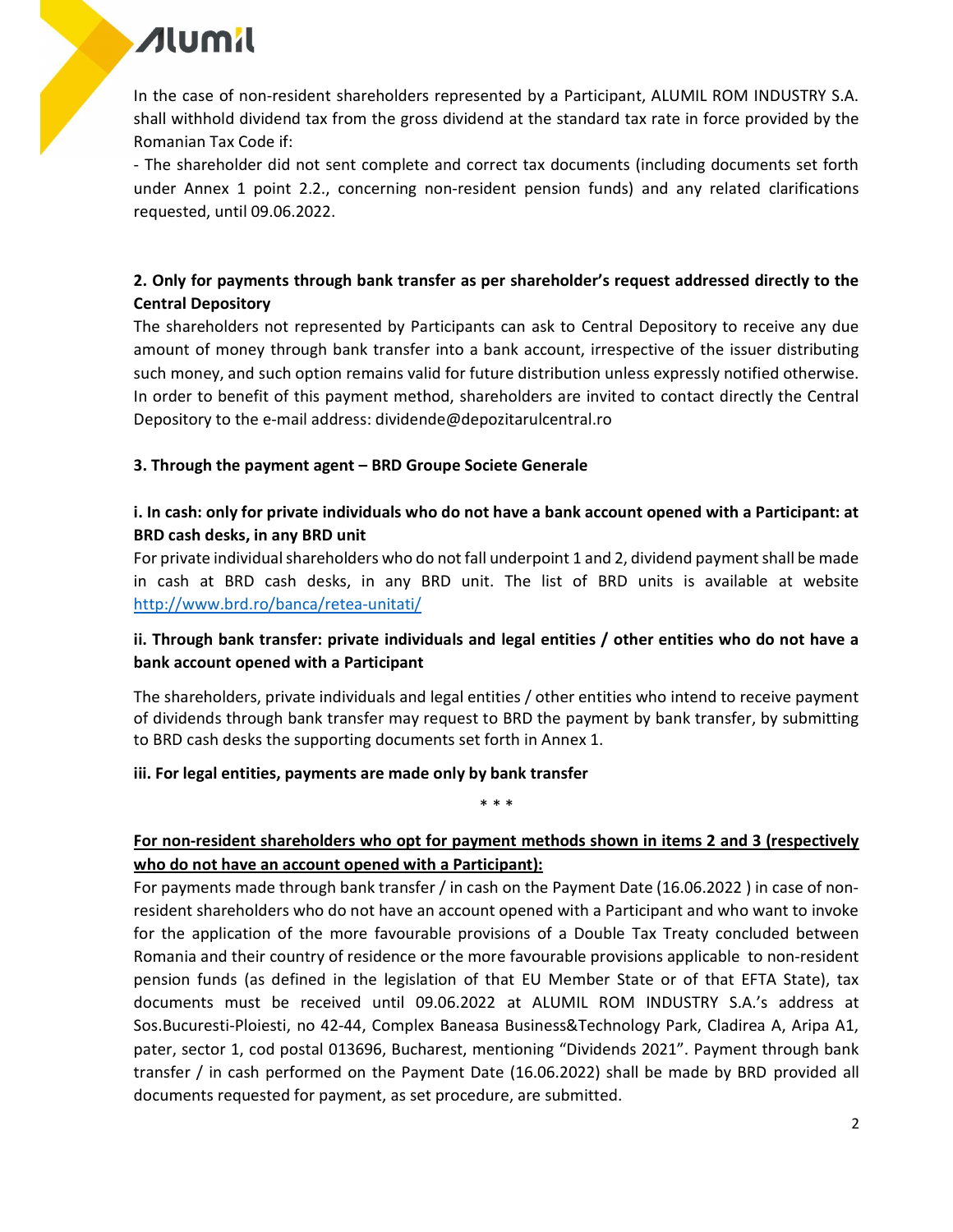

After the Payment Date, BRD shall pay net dividends no more than two working days after reception by BRD of the application for bank transfer payment, accompanied by full and accurate supporting documents and any possible clarifications requested. The date when shareholder's bank account is actually credited depends on the inter-bank business and on the chain of correspondent banks.

In case the supporting documents are issued in another language, than Romanian and / or issued by foreign authorities, they must be submitted with apostille / supra-authentication if the case, accompanied by legalised Romanian translation.

\* \* \*

The holder of the bank account where transfer of net dividends is requested must be the respective shareholder or as the case may be his representative.

Fees applied by BRD and Central Depository for payment of net dividends in RON are borne by ALUMIL ROM INDUSTRY S.A.

Payment of net dividends due to ALUMIL ROM INDUSTRY S.A. shareholders for 2021 financial exercise is subject to general provisions concerning time bar, being time barred any payment request made after June  $16<sup>th</sup>$  2025, respectively within 3 (three) years after June  $16<sup>th</sup>$  2022.

BRD and Central Depository, as the case may be, reserve the right to request from the shareholder / his representative additional documents following applications for payment of ALUMIL ROM INDUSTRY S.A. dividends. Additional data on dividend payment procedure may be requested from:

- Payment agent BRD at e-mail address titluri@brd.ro or phone numbers:+4 0726 336 037, +4 0722 642649 sau +4 0722 539 829.

- To Central Depository, at e-mail address dividende@depozitarulcentral.ro

- For any other questions concerning ALUMIL ROM INDUSTRY S.A. dividends or shares, please contact Investor Relations Department of ALUMIL ROM INDUSTRY S.A. at phone numbers +4 021 424 3456 or +4 021 424 3457.

General Manager Chief Financial Officer

Marius Ionita Ciprian Balasca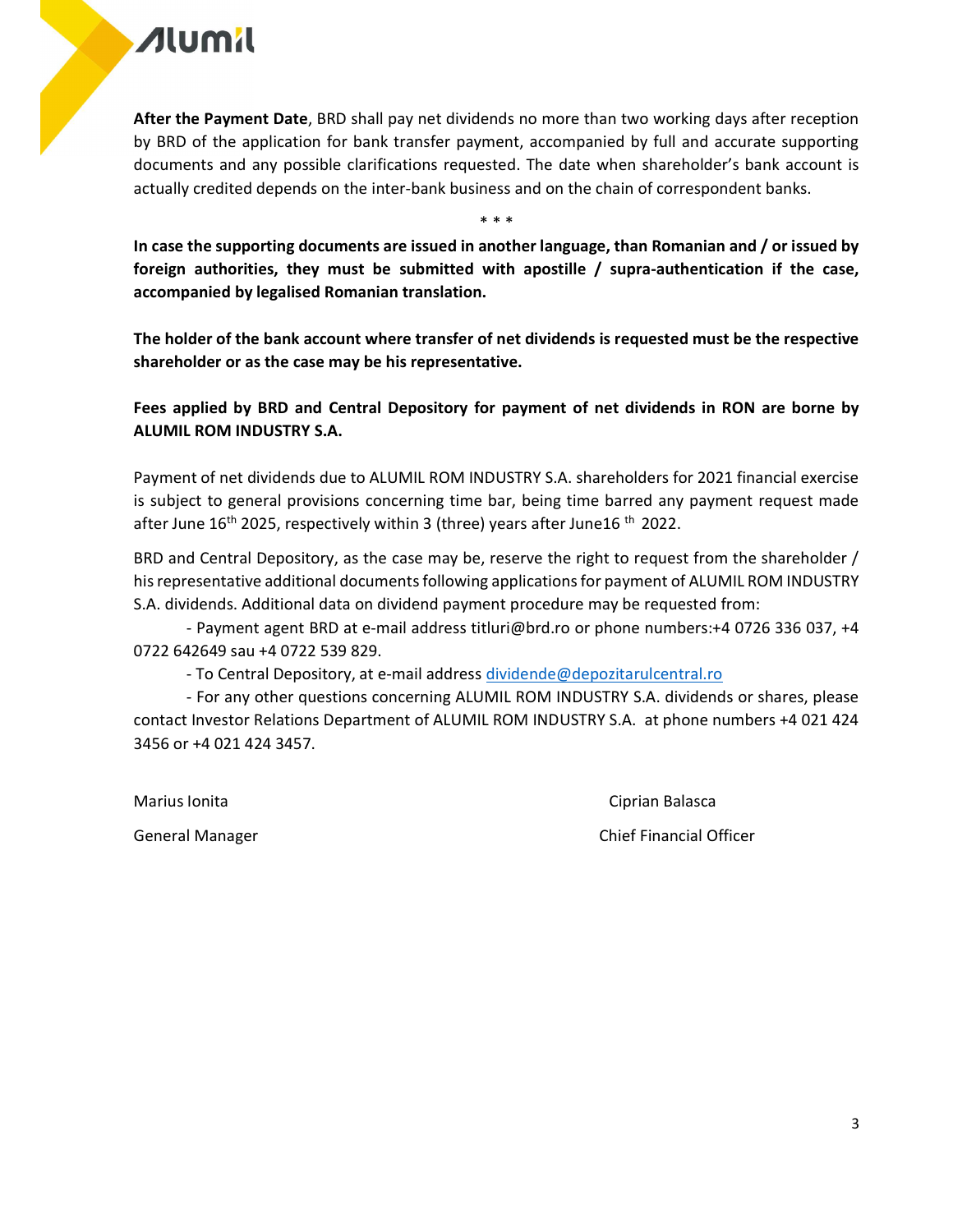## Annex 1 – Supporting documents for dividend payment

## 1. CASH PAYMENTS

1.1 In case of resident individuals presenting in person to the BRD branches, the dividend payment shall be made based on the identity document bearing the personal identification number (P.I.N);

1.2 In case of non-resident individuals presenting in person at the BRD branches the payment of dividends shall be made upon presentation of a document which identifies the shareholder having submitted data that must comply with the shareholder who is registered in the records of the Central Depository;

1.3 In case of individuals under 14 years age, the payment of dividends shall be made through the respective legal representative – tutor/parent of the minor, based on the following documents: the identity document of the tutor/parent of the minor bearing the personal identification number (P.I.N.) + 1 certified as a "true copy" photocopy (the photocopy will be retained by the Payment Agent), shareholder's birth certificate bearing the P.I.N.  $+$  1 certified as a "true copy" photocopy (the photocopy will be retained by Payment Agent), the legal document establishing tutorship where the tutor is not a parent  $+1$  certified as a "true copy" photocopy (the photocopy will be retained by Payment Agent);

1.4 In case of individuals – disabled individuals, the payment of dividends shall be performed through the conservator of the respective curator, based on the following documents: the identity document of the curator bearing the personal identification number (C.N.P.) + 1 certified as a "true copy" photocopy (the photocopy will be retained by the Payment Agent), shareholder's identity document bearing the personal identification number (P.I.N.) + 1 certified as a "true copy" photocopy (the photocopy will be retained by Payment Agent); the legal document establishing the trusteeship + 1 certified as a "true copy" photocopy (the photocopy will be retained by the Payment Agent);

1.5 In case of individuals who do not present in person, but empowering a different person for such purposes, the dividends shall be paid to the respective empowered person based on the following documents: special power of attorney notarised by a notary public, which contains the mandate to receive the distributed amount, issued by no more than 3 years before the payment date, except where the power of attorney has a duration of more than 3 years and is still valid on the date of payment + 1 certified as a "true copy" photocopy (the photocopy will be retained by Payment Agent) and the identity document of the representative bearing the personal identification number (P.I.N.) + 1 certified as a "true copy" photocopy (the photocopy will be retained by Payment Agent);

Note 1: In case of co-owners, the payment will be processed under condition that all the co-owners present themselves at BRD, in person or by legal or conventional representative.

Note 2: The documents in a foreign language shall be submitted with a certified Romanian translation, and documents in a foreign language issued by a foreign authority shall be apostilled or super legalized, as applicable.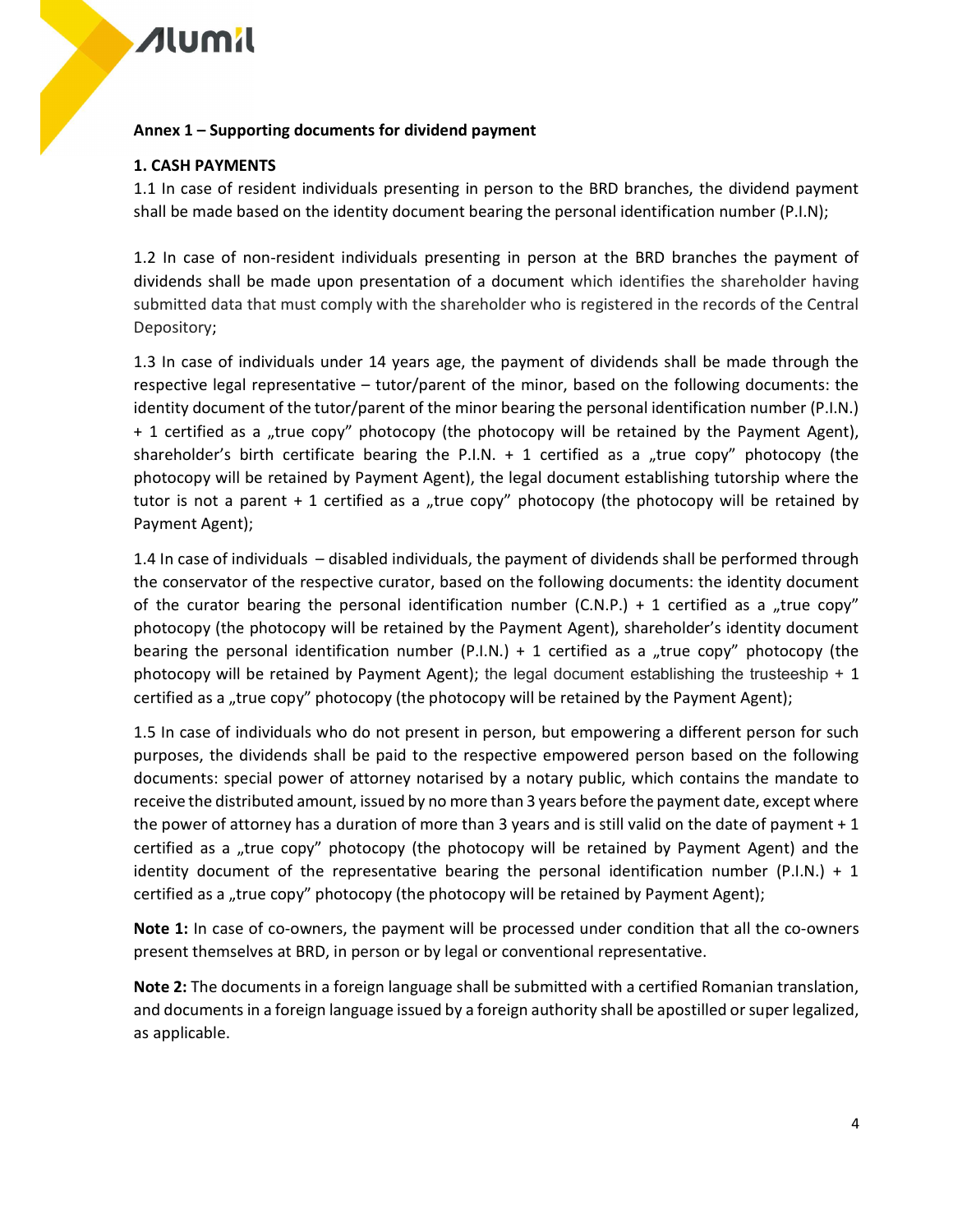Note 3: In case of payments by bank transfer to other banks than BRD, to above documents are attached the bank statement certified by the bank who requested the transfer of the dividends or supporting document issued by the bank which establishes the bank account holder mentioned above. The account holder can be only the shareholder or, if applicable, his representative.

## Exceptions:

## There will be no net dividend payments at the counter in the following cases:

- The shareholders whose P.I.N. from identity documents presented to the BRD branches are not in accordance with the records of the Payment Agent received from the Central Depository. They will be guided to the Central Depository.

- The heirs of shareholders, based on the inheritor certificates. They will be guided to the Central Depository.

## 2. PAYMENTS BY BANK TRANSFER

The shareholders individuals and legal persons/other entities asking the payment of dividends by bank transfer may request such payment to BRD as of the payment date (16.06.2022), supported by the following documents:

2.1 The shareholders who are individuals, in person or through legal or conventional representative shall be submit the following documents:

- $\triangleright$  a copy of the valid identification document containing the personal identification number certified as a "true copy" by the holder;
- $\triangleright$  bank statement of account or another document issued by the bank if the mentioned account is opened in another bank than BRD GSG whereby the bank certifies the existence of the account in the name of the shareholder and indicates the related IBAN code, in original;
- $\triangleright$  a copy of the documents certifying the quality of the signatory as legal or conventional representative, if applicable – certified as a "true copy" by the holder.

2.2 The shareholders who are legal persons/other entities by legal or conventional representative shall be submit the following documents:

- $\triangleright$  A copy of the registration certificate certified as a "true copy" by the holder;
- $\triangleright$  A copy of the document attesting the capacity of legal representative of the company (certificate of status issued by the Trade Register/the equivalent entity – for foreign entities) certified as a "true copy" by the holder;
- $\triangleright$  A copy of the documents attesting the capacity as a conventional representative of the signatory of the request, if applicable - certified as a "true copy" by the holder;
- $\triangleright$  Bank account excerpt or another document issued by the bank if the mentioned account is opened in another bank than BRD GSG whereby the bank certifies the existence of the account in the name of the shareholder – legal person and indicating the related IBAN code, in original.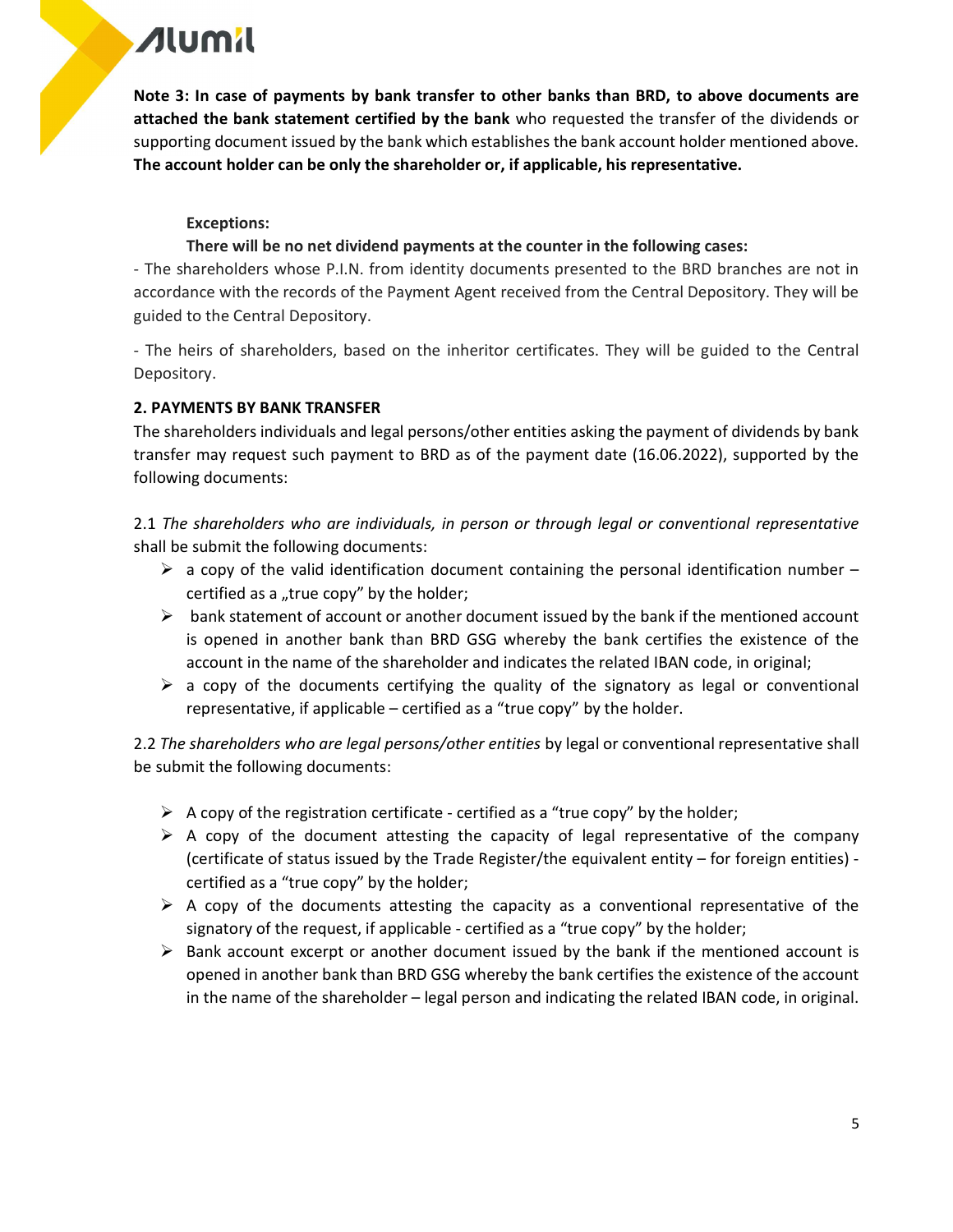# In the case of pension funds:

- A copy of the valid identification document of the legal representative of the fund's management company, within its validity period – identity card with P.I.N. for Romanian citizens or passport with registration number for foreign citizens;

- A copy of the certificate of status of the fund's management company/other equivalent document issued no more than 3 months before, indicating the legal representative of the fund's management company;

- Copy of the registration certificate/other equivalent document of the fund's management company;

- Copy of the regulatory authority's decision authorizing the pension fund and its management company;

- In the case of non-resident pension funds: the tax residence certificate, in original or legalized copy, apostilled/super legalized, if the case, and accompanied by a Romanian authorized translation, an affidavit whereby the legal representative of the fund's management company declares that the authorization of the pension fund and its management company is valid as at the payment date, for pension funds as defined under the legislation of the EU or EFTA Member State, and, if available, information with regard to an official website of the regulatory authority of the country of origin where the status of the pension fund can be verified.

2.3 The documents in a foreign language shall be submitted with a notarised Romanian translation, and documents in a foreign language issued by a foreign authority shall be apostilled/super legalized, as applicable.

Note: no payments shall be authorized on the basis of certificates of inheritance. Such payments shall be subject to point 4, Deceased shareholders".

## 3. Co-ownership shares

The payment of dividends for co-ownership shares shall be performed as follows:

3.1. In case of payments by bank transfer, the dividends payable to co-owners shall be paid in the bank account indicated by all the shareholders under the common request submitted to BRD.

3.2. Cash payments shall be disbursed provided that all the co-owners present themselves at BRD, in person or by legal and/or conventional representative and submit the above mentioned documents for cash payments.

3.3. In case of payments to shareholders with an account opened with the Participant, the dividends payable to the co-owners shall be paid to the relevant Participant.

3.4. Where the co-owners request both the registration by the Central Depository of the direct transfer of ownership over the financial instruments following the termination of the co-ownership pursuant to the applicable legal provisions, and the direct payment to each of the co-owners proportionally with the number of shares under exclusive ownership, the Central Depository shall block the payment of dividends, and the dividends shall be paid to each former co-owner in accordance with this procedure.